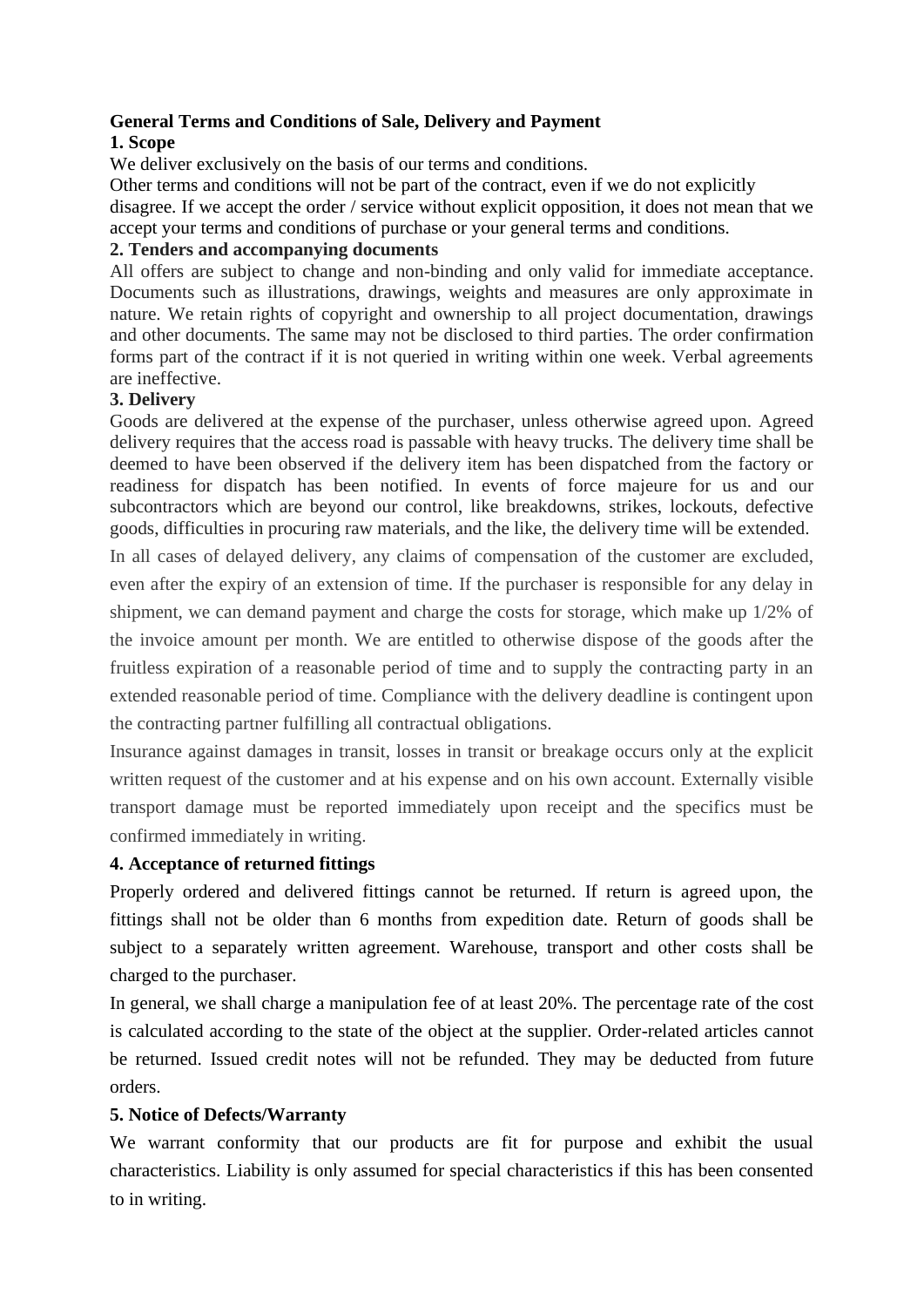No guarantees can be given for production and material-induced deviations as far as the shades of color are concerned.

The purchaser has to inspect the goods on delivery. Any defects that are identified must be reported to us immediately in written before further processing or installation. This does not entail to retaining the invoiced amount.

Warranty periods: electrical components max. 12 months, all other goods 24 months after delivery

## **6. Product Liability and Liability for Damages**

Within the scope of the relevant laws we may only be held liable for damages we caused by a negligent or intentional violation. Our liability is limited to the sum of our existing liability insurance. We do not accept liability for the correctness of data on handling, operating or running contained in brochures, technical descriptions or other manuals of the manufacturers. Resulting damage is the liability of the manufacturer or importer and all claims must be made to them. Furthermore we are not subject to any duty of clarification, concerning storage, maintenance, installation and handling.

#### **7. Prices and Payment**

The prices apply ex works excluding packaging plus the VAT in the current statutory amount. Invoices will be issued with the prices valid on the relevant delivery date. Costs for additional incoming inspection and there documentation are not included in the pricing, if not written in a separate agreement.

Packaging shall be charged at the cost price and shall not be taken back. Payment shall be made within 30 days from date of invoicing or within 14 days deducting 2% trade discount. Costs of sale and repairing costs are not discountable.

Checks and drafts are accepted only on special agreement. Discounts, fees, tax on drafts, bills of exchange and collection charges shall be borne by the purchaser. We are not responsible for the timely presentation and protesting. Our employees are only entitled to accept payment upon presentation of a written collection authorization. Payments received will be applied to the earliest claim. Offsetting claims is permissible only to the extent that the claims are undisputed or legally binding. If the customer falls into arrears with payment we shall be entitled without prejudice to further claims to demand interest on arrears according to UGB (Austrian Corporation Code).

If the customer is in default of payment, we are entitled demand immediate payment of the residual claim; we will also be thus entitled to it, if after conclusion of a contract, circumstances become known to us which provide unfavorable evidence respecting the solvency or economic situation of the customer.

In the event that the Purchaser, in spite of being allowed an additional period of eight days, shall fail to perform its obligations with respect to payment, the Supplier shall have the right to repossess the object of the purchase-and sale transaction, which is its property on the basis of the retention of property rights limitation clause, without in any way whatsoever affecting